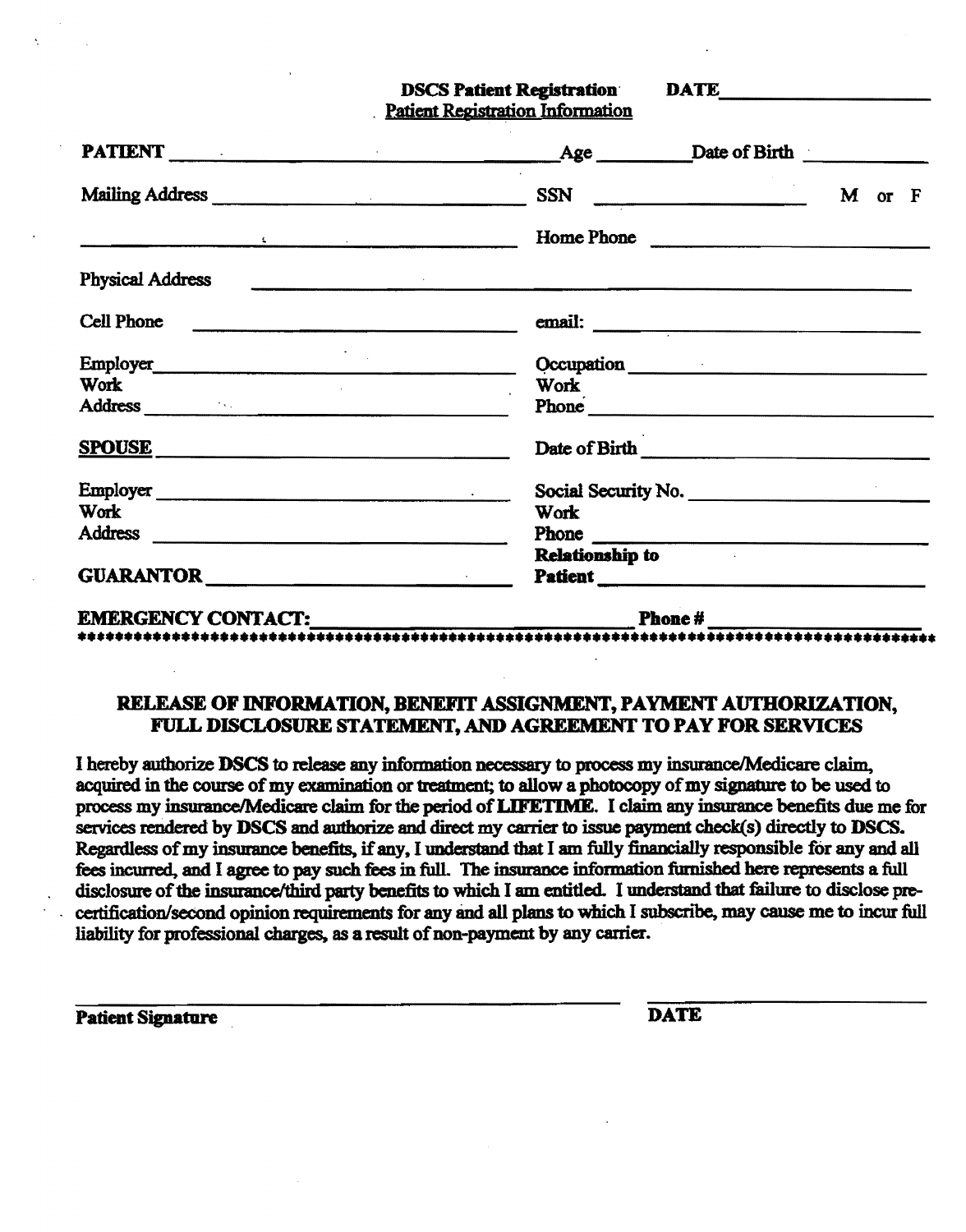|                                                                |  |  |  | Name: Date of birth: Today's date:                          |     |          |          |
|----------------------------------------------------------------|--|--|--|-------------------------------------------------------------|-----|----------|----------|
|                                                                |  |  |  | Reason for today's visit:                                   |     |          |          |
| <b>Past Medical History</b>                                    |  |  |  | Have you ever had skin cancer: Y N If yes, what type: Basal |     | Squamous | Melanoma |
| Has anyone in your family had skin cancer: Y N                 |  |  |  | If yes, what type: Basal                                    |     | Squamous | Melanoma |
| Have you or anyone in your family had abnormal moles:          |  |  |  |                                                             | Y N |          |          |
| Have you or anyone in your family had keloids:                 |  |  |  |                                                             | Y N |          |          |
| Do you use tobacco: Y N Do you use alcohol:                    |  |  |  |                                                             | Y N |          |          |
| Are you pregnant, breastfeeding, or trying to become pregnant: |  |  |  |                                                             |     | $Y N^*$  |          |
| Heart problems: Y N                                            |  |  |  | Lung problems: Y N                                          |     |          |          |
| Chest pain: Y N                                                |  |  |  | Diabetes: Y N                                               |     |          |          |
| Blood clots: Y N                                               |  |  |  | Murmur: Y N                                                 |     |          |          |
| Liver problems: Y N                                            |  |  |  | Hepatitis: Y N                                              |     |          |          |
| Pacemaker: Y N                                                 |  |  |  | Seizures: Y N                                               |     |          |          |
| Thyroid problems: Y N                                          |  |  |  | Kidney problems: Y N                                        |     |          |          |
| High Cholesterol: Y N                                          |  |  |  | Artificial joints: Y N                                      |     |          |          |
| Cancer (if yes, list type):                                    |  |  |  | HIV/AIDS:                                                   |     | Y N      |          |

**AIIer&ies:** Y N Ifyes, please list: \_\_\_\_\_\_ \_\_\_\_\_\_\_\_\_\_\_

**Medications:** Please list or attach a separate list. You may need to call your pharmacy to get the names of medications. 1.,\_\_\_\_\_\_\_\_\_\_2.\_\_\_\_\_\_\_\_\_\_3.\_\_\_\_\_\_\_\_

|                                        | 2. | 3.                                                                                                               |  |  |  |
|----------------------------------------|----|------------------------------------------------------------------------------------------------------------------|--|--|--|
| 4                                      |    | O.                                                                                                               |  |  |  |
| 7                                      |    | 9.                                                                                                               |  |  |  |
| 10.                                    |    | 12.                                                                                                              |  |  |  |
| <b>Occupation:</b>                     |    | Hobbies:                                                                                                         |  |  |  |
| <b>Pharmacy Name and Phone Number:</b> |    |                                                                                                                  |  |  |  |
| form is complete, true, and accurate.  |    | By signing below, I hereby certify that to the best of my knowledge all the information I have furnished on this |  |  |  |

| Patient/Legal Guardian Signature |  |
|----------------------------------|--|